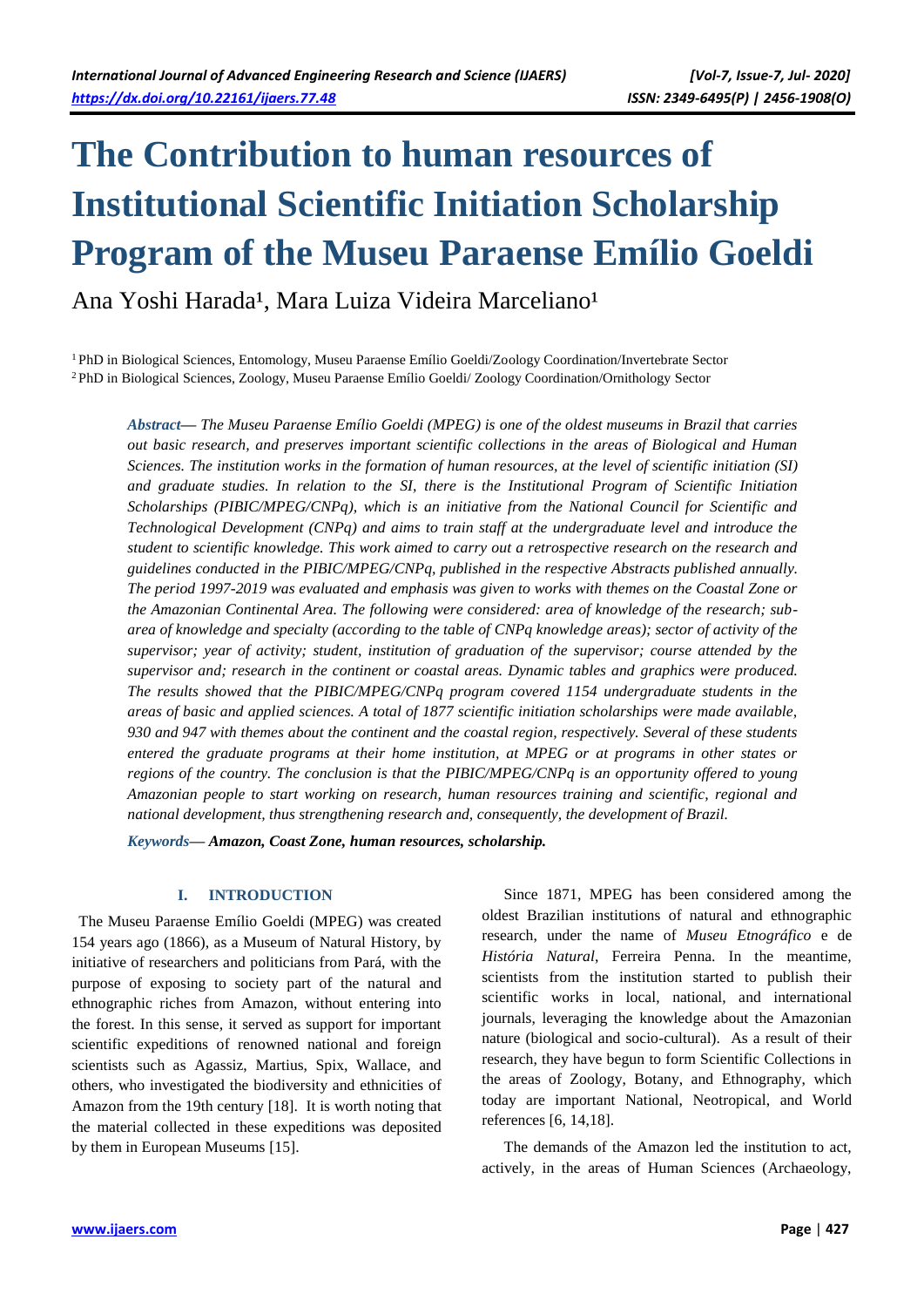Anthropology and Linguist), Natural Sciences (Botany, Ecology, Geosciences and Zoology), Technological Innovation and Education (Environmental and Scientific), and also in the dissemination of scientific knowledge (Social Communication and Scientific and Cultural Exhibitions). Today it is one of the oldest museums in Brazil that carries out basic research and preserves important scientific collections in the areas of Biological Sciences and Humanities, characterized as of greater importance of the taxonomic group, for the Neotropical Region.

From the 1960's on, the institution also started to act in the formation of young potential students, interested in science. For several years now, it has been developing staff training programs, from middle to postgraduate levels. These actions perfectly meet the institutional mission: "To conduct research, promote technological innovation, train human resources, conserve collections, generate and communicate knowledge in the areas of natural and human sciences related to Amazon".

One of the staff training programs, at the university undergraduate level developed at MPEG is the Institutional Program for Scientific Initiation Scholarships (PIBIC/MPEG) which is an initiative of National Council for Scientific and Technological Development (CNPq) that aims at "awakening scientific vocation and encouraging special talents among university undergraduate students, through participation in Research Projects, guided by a qualified researcher," in public and private institutions throughout the country. The seriousness with which it has been developed shows its importance and necessity for the formation of professionals in all areas of scientific and technological knowledge in the country [9,17]. The seven SI Fellowship programs from CNPq are important pillars of the Graduate Programs, strengthening research and, consequently, the development of Brazil [1,3,10,15,17].

PIBIC/MPEG/CNPq started in MPEG m 1993 and has been providing high quality training to young Amazonian students, incorporating them into Research and Extension Programs and Projects (Education, Communication and Technological Innovation) developed at the institution. It is worth mentioning that over a thousand professionals who today contribute to the development of the Brazilian Amazon have been trained through this program.

In this sense, this work aims to disseminate the contribution of MPEG in staff training through PIBIC/MPEG/CNPq during the last 23 years, comparing and emphasizing the Coastal Zone and the Amazonian Continental Area.

## **II. MATERIAL AND METHODS**

Data were compiled and analyzed from all the guidelines conducted under the Institutional Scientific Initiation Program (PIBIC), supported by the National Council for Scientific and Technological Development (CNPq), published in the respective Abstracts for the period (1997-2019).

#### 2.1 Reviewed Literature

The research was developed relating the items: area of knowledge of the research, sub-area of knowledge and specialty, according to the adapted table of knowledge areas of CNPq. The area of activity of the supervisor, year of activity, student, institution of the graduation course of the student, course attended by the student, research in the continent, research in large coastal areas, members of the Coastal Studies Program of MPEG (PEC/MPEG).

Several publications were also consulted involving the contribution and impact of the Institutional Scientific Initiation Scholarship Program (PIBIC/CNPq) on other Brazilian institutions and other aspects involving the training of staff for discussion. The oriented works involve research in all areas of knowledge developed at MPEG, involving ecosystem functions and services, and/or socioeconomic and cultural benefits that are being evaluated and compared with the production of the PEC/MPEG.

## 2.2 Selection Criteria

To evaluate the contribution of the Scientific Initiation Scholarship Program of the Convention between the Museu Paraense Emílio Goeldi and the National Council for Scientific and Technological Development (PIBIC/MPEG/CNPq), data published in the Abstract's Books from 1997 to 2019 involving the 1) Areas of activity of the mentors, 2) Areas, Subareas and Specialty of knowledge of the research developed by the students, 3) Location of the research, Continental or Coastal, 4) Whether the research was conducted by member or not of the PEC/MPEG, 5) Name, Institution and Academic Training Course of the student and 6) Year of activity of the student and the mentor in the PEC/MPEG.

#### 2.3 Data Collection

We consider four major Areas of Knowledge, grouping several areas of CNPq into a single area: 1) Biological Sciences, Health and Forestry - CBSF (Biological Sciences, Health Sciences, Forestry Resources and Forest Engineering), 2) Earth Sciences and Engineering - CTE (Exact and Earth Sciences, Engineering), 3) Humanities, Applied Social Sciences, Linguistics, Arts and Letters - CHSALLA (Humanities, Applied Social Sciences, Linguistics, Letters and Arts) and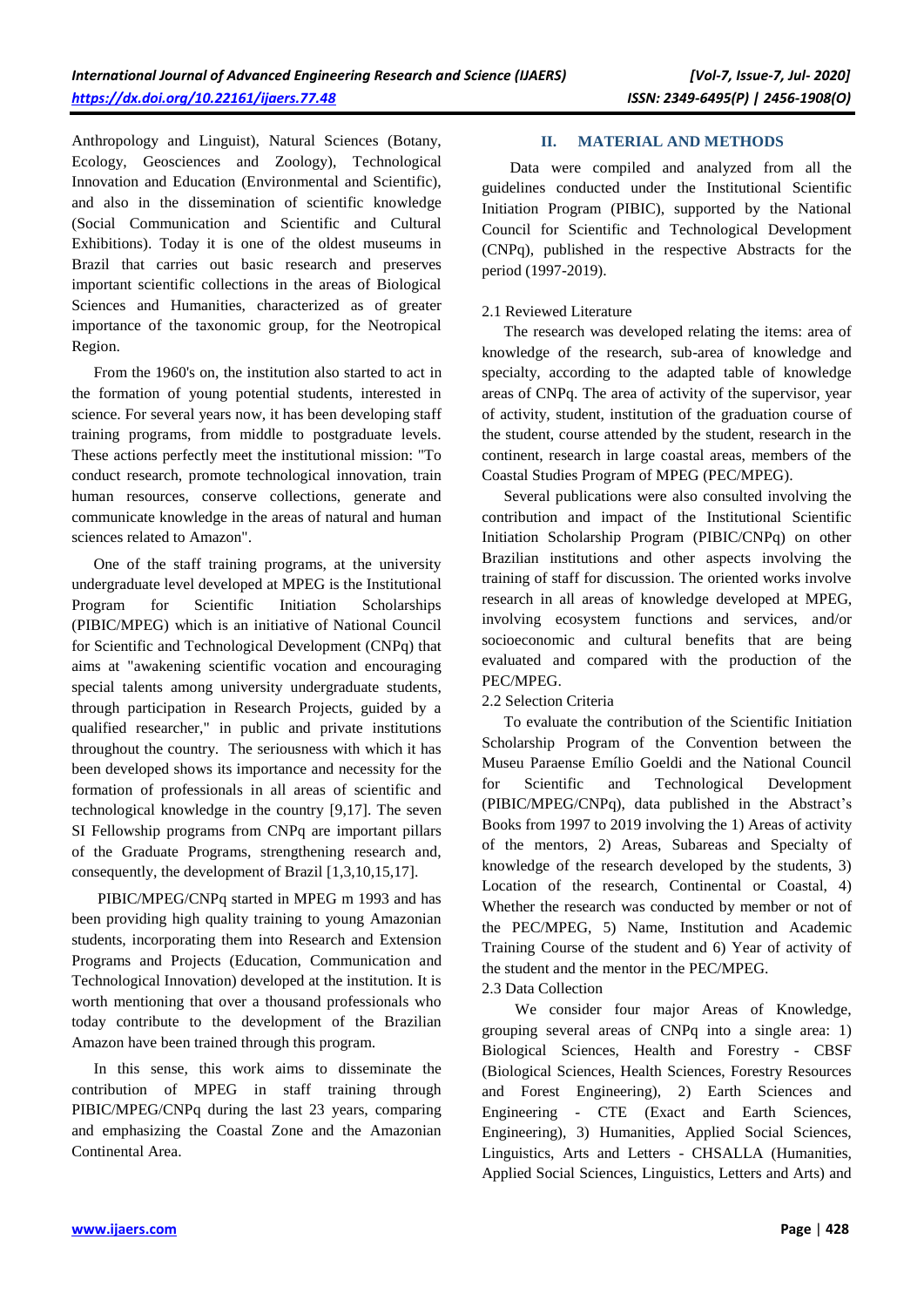Multidisciplinary - MULTD (when the research involved the combination of more than two areas of Knowledge);

The 27 sub-areas grouped by Area of knowledge were: 1) CBSF (Botany, Applied Botany, Ecology, Mycology, Microbiology, Fishing Resources and Fishing Engineering, Zoology and Applied Zoology), 2) CTE (Computer Science, Information Science, Physics, Geosciences, Geophysics, Physical Geography and Meteorology), 3) CHSLLA (Administration, Anthropology, Archaeology, Architecture and Urbanism, Political Science, Law, Economics, Education, History, Linguistics, Theology) and MULTD (Multidisciplinary).

The 28 Specialties grouped by Area of knowledge were: 1) CBSF, 16 (Beekeeping, General Biology, Bioprospection, Biochemistry, Botany Economics, Behavior, Ecosystems Ecology, Landscape Ecology, Medical Entomology, Ethnobotany, Phytochemistry, Inland Water Fishing Resources, Algae Taxonomy, Cryptogamos Taxonomy, Phanerogamos Taxonomy, Taxonomy of Fungi, Taxonomy of Recent Groups), 2) CTE, 13 (Classical Areas of Phenomenology and its Applications, Climatology, Landscape Ecology, Physics, Geoecology, Geography, Geomorphology, Methodology and Techniques of Computing, Pedology, Remote Sensing, Information Systems, Information Technology), 3) CHSLLA, 20 (Specific Sectors Administration, Public Administration, Anthropology of Afro-Brazilian Populations, Rural Anthropology, Urban Anthropology, Historical Archaeology, Prehistoric Archaeology, Special Rights, Agricultural and Natural Resource Economies, Indigenous Ethnology, Modern and Contemporary History, Applied Linguistics, Historical Linguistics, Pedology, Public Policy, Architecture and Urbanism Project, Information Representation, Sociolinguistics and Dialectology, Pastoral Theology, Special Topics in Education) and MULTD (Innovation, Multidisciplinary). 2.4 Conceptual structure of the data

To adjust the contribution from MPEG to human resources training, at the graduate level, through PIBIC/MPEG/CNPq, a compilation spreadsheet was organized containing the following items: a) Program Name (PIBIC), b) Year the Orientation took place, c) Supervisor - ORI, c.1) Name of the Supervisor, d) Research Location Area (Continental - CONT or Coastal - COAST), c.2 ) Coordination or Sector of the Supervisor in MPEG (Botany - COBOT, Communication and Extension - COCEX Earth Science and Ecology - COCTE, Human Sciences - COCHS, Research and Postgraduate program - COPPG, Planning and Follow-up Coordination - COPAC Zoology-COZOO), c.3 ) Work of the Supervisor at PEC/MPEG, e) Student: e.1) Name, e.2)- Institution of Origin, e.3) Course attended at graduation, e.4) Title of the research, f) Area of knowledge of research -AC, g) Subarea of research knowledge-SUBA, h) Specialty of research - ESP.

The four areas, 27 sub-areas and 49 specialties were grouped based on the standard CNPq Table adapted. In the area 1) Biological Sciences, Health and Forestry - it was grouped the Biological Sciences, Health and Forestry Resources -CBSF, 2) Earth Sciences and Engineering - it was grouped the Earth Sciences and Engineering - CTE, 3) Humanities, Applied Social Sciences, Linguistics, Letters and Arts - CHSALLA and Multidisciplinary - MULTD when the research involves more than two of these major areas to better visualize the research.

## 2.5 Data Analysis

The data were compiled and analyzed in tables of the EXCEL Program version 10.0. Pivot tables and graphics were produced for all items in topic 2.4. The tables were grouped by year of activity, Coordination (Area of Action of the Supervisor), Name and Action or Not of the Supervisor in the PEC/MPEG, Name, Institution and Course of the Student, Area, subarea and specialty of knowledge and location (Continental or Coastal) of the research developed by the student to show the contribution of PIBIC/MPEG/CNPq in the scientific formation of undergraduate students in an institution in the Brazilian Amazon during 23 years of the existence of the Coastal Studies Program (PEC/MPEG).

It should be noted that information regarding the courses and year of activity of students in the period from 1997 to 2003 was not computed due to its non-existence in the source consulted. This fact justifies the difference in information for these items in relation to the number of scholarships used in these periods.

#### **III. RESULTS AND DISCUSSION**

The PIBIC/MPEG/CNPq Program covered 1154 undergraduate students, from 1997 to 2019, in the areas of basic and applied sciences developed in MPEG.

It is known that the ecosystems of the Brazilian Amazon coast have peculiar characteristics, resulting from their privileged geographical location, involving the Amazonas River delta and the interference of intertropical equatorial currents [11]. Its mangrove ecosystem, besides being the most preserved on the planet, is an important reservoir of biodiversity and conservation of continental areas [2,7,8,11].

Although the coastal and continental biomes have distinct characteristics, they have closely related structural functions, considering that nature is a continuous transformation of phenomena and processes that today are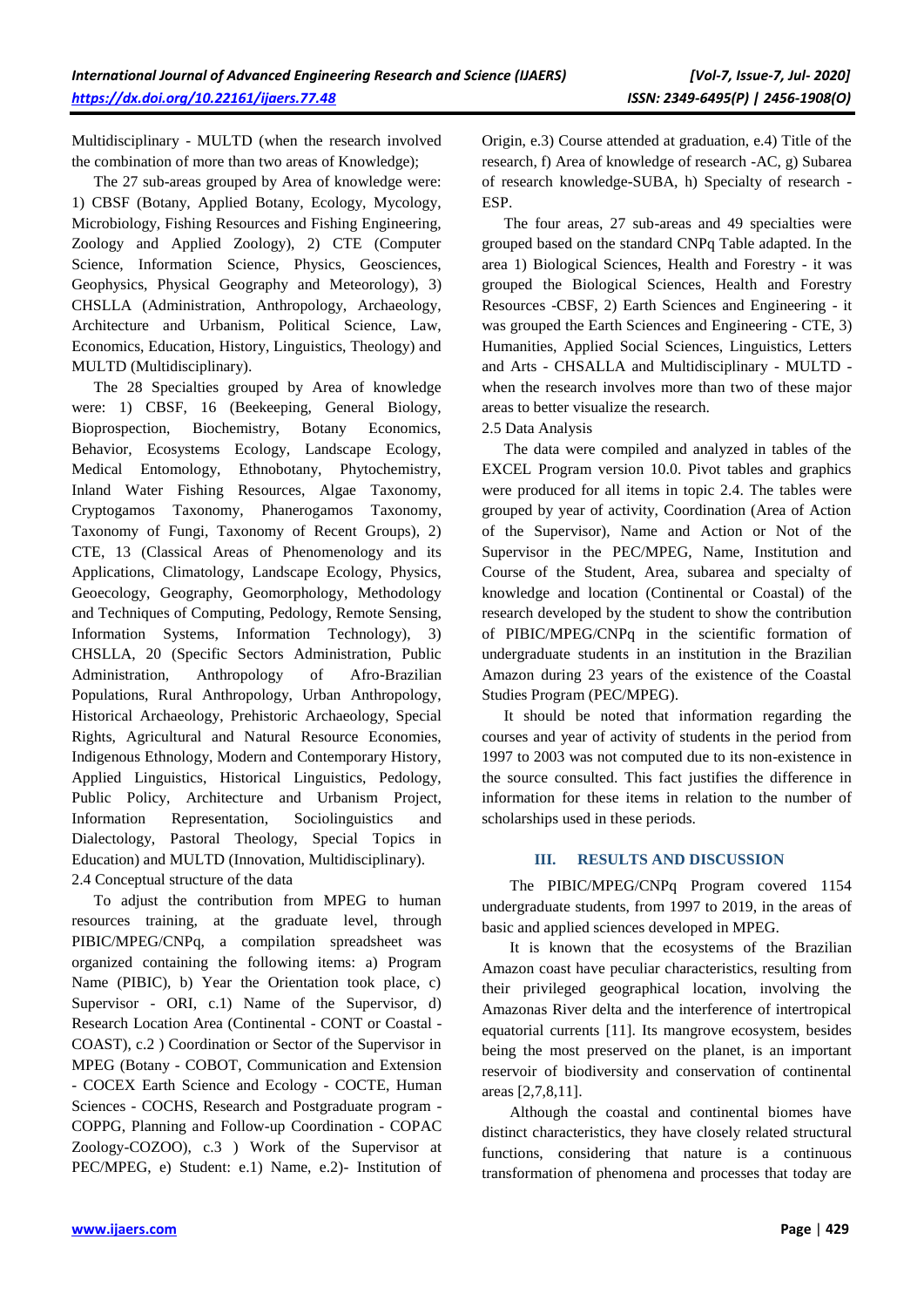quite altered due to the actions of humanity. Thus, researches involving structural knowledge, dynamics, and natural and artificial processes in the Amazonian transectcontinent coast are of high importance for the conservation and maintenance of the planet. In this context, the PIBIC/MPEG/CNPq program has been contributing to the formation of young scientists since the 1990s' seeking to understand this complex system (Graphic 1).





*Graphic 1. Comparison between PEC and MPEG contributions at PIBIC/MPEG/CNPq Program, in Continental and Coastaline, from 1997 to 2019 period.*

For 23 years (1997 to 2019), the MPEG/CNPq Institutional Scientific Initiation Scholarship Program contributed to the Scientific Initiation (IC) of 1154 potential young people in the Brazilian Eastern Amazon. These students came from 71 courses of 28 undergraduate programs in the State of Pará, Brazil. These students undertook 61 and 49 studies related to themes on the continent and coastal regions, respectively (Graphic 2). These data show the opportunities that MPEG has been offering to young Amazonian people to work in research, allowing them to enter and conclude graduate programs more quickly, to contribute to regional development. These results corroborate those of other authors for other institutions in other Brazilian regions [9,10,13,16,17].

Most of the students who choose the academicscientific activities enter in the postgraduate programs existing in the institution of origin or in MPEG, others choose courses in programs allocated in other states or regions of the country, according to their particular interests. The performance of 211 researchers (supervisors) allocated in 7 Research Coordination, extension and technological innovation involving 49 specialties in 27 sub-areas of 4 areas of scientific knowledge shows the amplitude of knowledge and experiences offered by the institution to potential Amazonian young. This training is substantial to broaden the vision and critical capacity of these young people by directing them to professional activities that they may exercise in the future [10,11]. The Coastal Studies Program (PEC/MPEG) which involves current and past activities, with 1/3 of the researchers from institution (supervisors) and contributed with 860 guidelines (Graphic 2).



*Graphic 2. Comparison between PEC and MPEG contributions at PIBIC/MPEG/CNPq Program, in Continental and Coastline among partner institutions considering the coordination and chosen areas.*

In this context, MPEG is a research, extension and technological innovation institution, contributing over 23 years with the formation of 1877 scholarships for scientific initiation, 930 of them on subjects related to the continent and 947 on the coastal region, in collaboration with the PIBIC and PIBITI/CNPq Programs. This activity allows young scientists to accelerate the period of entry and stay in graduate programs, thus making available, in a shorter time, Masters and Doctors to contribute to the development of the country, a fact also argued by other researchers, for other Brazilian regions [16,17,10].

3.1 Institutional Contribution by Sectors of Activities (Coordination) x Scientific Knowledge (Areas, Subareas, Specialties)

The Museu Paraense Emílio Goeldi (MPEG) is made up of seven Departments (former Departments) in which students have contact with supervisors in their respective sectors (Departments), either sent by educational institutions or on their own initiative, out of affinity with the area of knowledge, in order to develop supervised internships and after, they are guided to enroll in the annual calls for proposals of the PIBIC/PIBITI/MPEG/CNPq Programs, to apply for the scholarships. The students of IC (PIBIC/PIBITI) have the contact with research and science during the period of the current scholarship, are trained in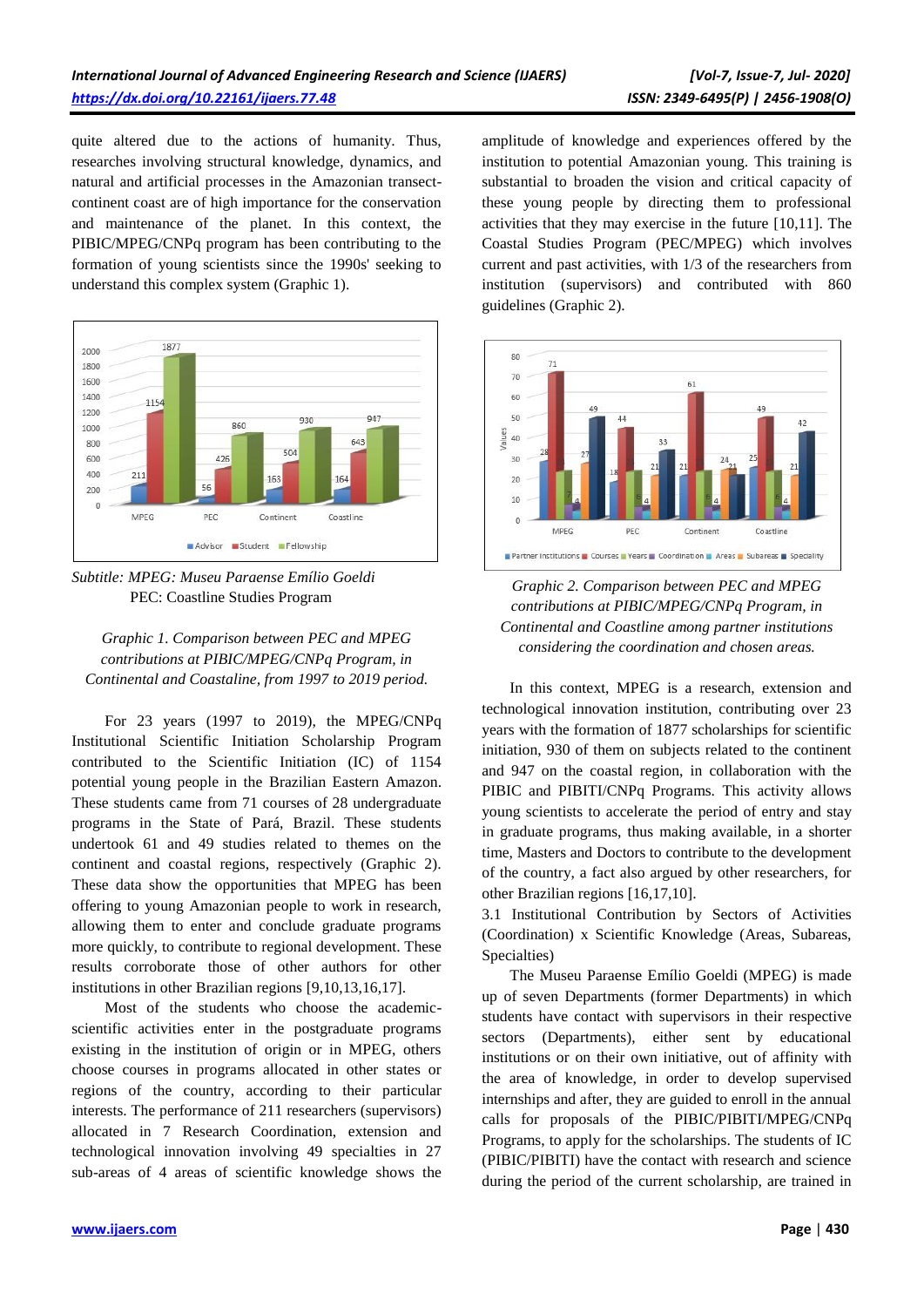technical-scientific activities in the laboratory, in existing collections in MPEG and in field studies to develop their

research projects supervised by their mentors.

*Table 1. Human Resources Training through the PIBIC/MPEG/CNPq Program (1997-2019), by MPEG Coordination, in Continental and Coastal areas.*

|                         | COBOT |        | COCEX |        | COCHS |              | COCTE |       | COPAC |       | COPPG |        | COZOO |              | Total |        |
|-------------------------|-------|--------|-------|--------|-------|--------------|-------|-------|-------|-------|-------|--------|-------|--------------|-------|--------|
|                         | CONT  | COA 8T | CONT  | COA 8T | CONT  | <b>COAST</b> | CONT  | COAST | CONT  | COAST | CONT  | COA 8T | CONT  | <b>COAST</b> | CONT  | COA 8T |
| Advisor                 | 8     | 9      | 4     | 4      | 11    | 11           | 11    | 17    | 6     | 5     | 5     | 2      | 17    | 17           | 24    | 21     |
| Student                 | 172   | 202    | 8     | 17     | 115   | 85           | 151   | 141   | 11    | 16    | 5     | 2      | 191   | 189          | 661   | 646    |
| Fellowship              | 230   | 286    | 10    | 25     | 204   | 131          | 206   | 218   | 10    | 8     | g     | 14     | 5     | 2            | 920   | 947    |
| Partner<br>institutions | 40    | 54     | 5     | 6      | 36    | 26           | 23    | 31    | 5     | 4     | 4     | 1      | 52    | 38           | 164   | 155    |
| Course                  | 13    | 15     | 4     | 4      | 19    | 17           | 13    | 25    | 8     | 6     | 0     | 0      | 9     | õ            | 38    | 42     |
| Years                   | 23    | 23     | 5     | 8      | 23    | 23           | 23    | 23    | 10    | 5     | 5     | 2      | 23    | 23           | 23    | 23     |
| Coordination            | 18    | 17     | 6     | 9      | 21    | 18           | 32    | 218   | 10    | 9     | 4     | 1      | 22    | 15           | 61    | 49     |
| Areas                   | 4     | 4      | 2     | 1      | 4     | 4            | 4     | 4     | 4     | 4     | 1     | 2      |       | 1            | 4     | 1      |
| Subareas                | 84    | 93     | 2     | 4      | 70    | 51           | 45    | 51    |       | 1     | 0     | 0      |       | 1            | 256   | 256    |
| Specialization          | 9     | 13     | 4     | 6      | 9     | 8            | 16    | 14    | 8     | 7     | 2     | 1      | 13    | 15           | 21    | 25     |

Subtitle: COBOT: Botany Coordination; COCEX: Communication and Extension Coordination; COCTE: Earth Science and Ecology Coordination; COPAC: Planning and Follow-up Coordination; COPPG: Research and Postgraduate Program Coordination; COZOO: Zoology Coordination; CONT: Continental.

Since its creation, MPEG has prioritized the study of biodiversity, also contributing to the humanities (indigenous and cabloca), which justifies its greater action with the scientific initiation of potential young people, in Biological Sciences. Thus, the Coordination in Zoology (COZOO), which has the largest number of supervisors (61) and trained 327 students; the Coordination in Botany (COBOT), which worked with 64 supervisors training 326 students over a period of 23 years. On the other hand, the Coordination of Earth Sciences and Ecology (COCTE - Geosciences and Related), created in the 1990s to meet regional demands, had the work of 45 supervisors who trained 271 students. The Coordination of Human Sciences (COCHS) worked with 42 supervisors training 202 students. The Planning and Follow-up Coordination (COPAC), which is also a technology transfer and innovation area with 10 years of activity, involved 5 supervisors who trained 25 students. It is worth mentioning that training on Technological Innovation is also developed at the COBOT, COCTE and COZOO Coordination Offices. The Popularization of Science developed mainly by the Coordination of Communication and Extension (COCEX) tied with 10 tutors and 25 students, is developed in all Coordination (Tables 1 and 2).

Thus, the data show that basic research remains the institutional pillar, although some sectors are developing research in innovation and technology transfer. Therefore, since its creation (1866), MPEG has sought to know and understand the standards, dynamics and processes of biodiversity and Amazonian ethnic groups. In view of that,

it preserves and maintains the testimonies of its research in Neotropical Zoological Scientific Collections (Mastozoology, Oritology, Invertebrates, Herpetology, and Ichthyology) and Botanicals considered important collections of Neotropical flora and fauna. In the Humanities area it has one of the most important ethnographic and archaeological collections of the Brazilian Amazon. These collections support the Research Projects of the students of IC and PG (postgraduate program) of the institution, as well as those of national and foreign interinstitutional exchanges. Students who use these collections are encouraged to develop research that shows the evolutionary processes, uses and customs of the objects of study in their respective areas of knowledge.

3.2 Contribution of the Coastal Studies Program (PEC/MPEG)

The Coastal Studies Program from MPEC (PEC/MPEG) is one of the structuring programs from the institution. It was created in 1997, at the initiative of researchers who worked and are active in the Amazonian Coastal Zone with the mission "To generate, integrate and communicate knowledge about natural systems and the socio-cultural diversity of the coastal and marine Amazon". The PEC/MPEG has been developing interdisciplinary projects in various parts of the Amazon coast (Pará and Amapá), seeking to integrate communities with the mutual exchange of knowledge and experience [5,12]. Human Resource Training, from high school to graduate school, involving scholarship students and/or volunteers has been a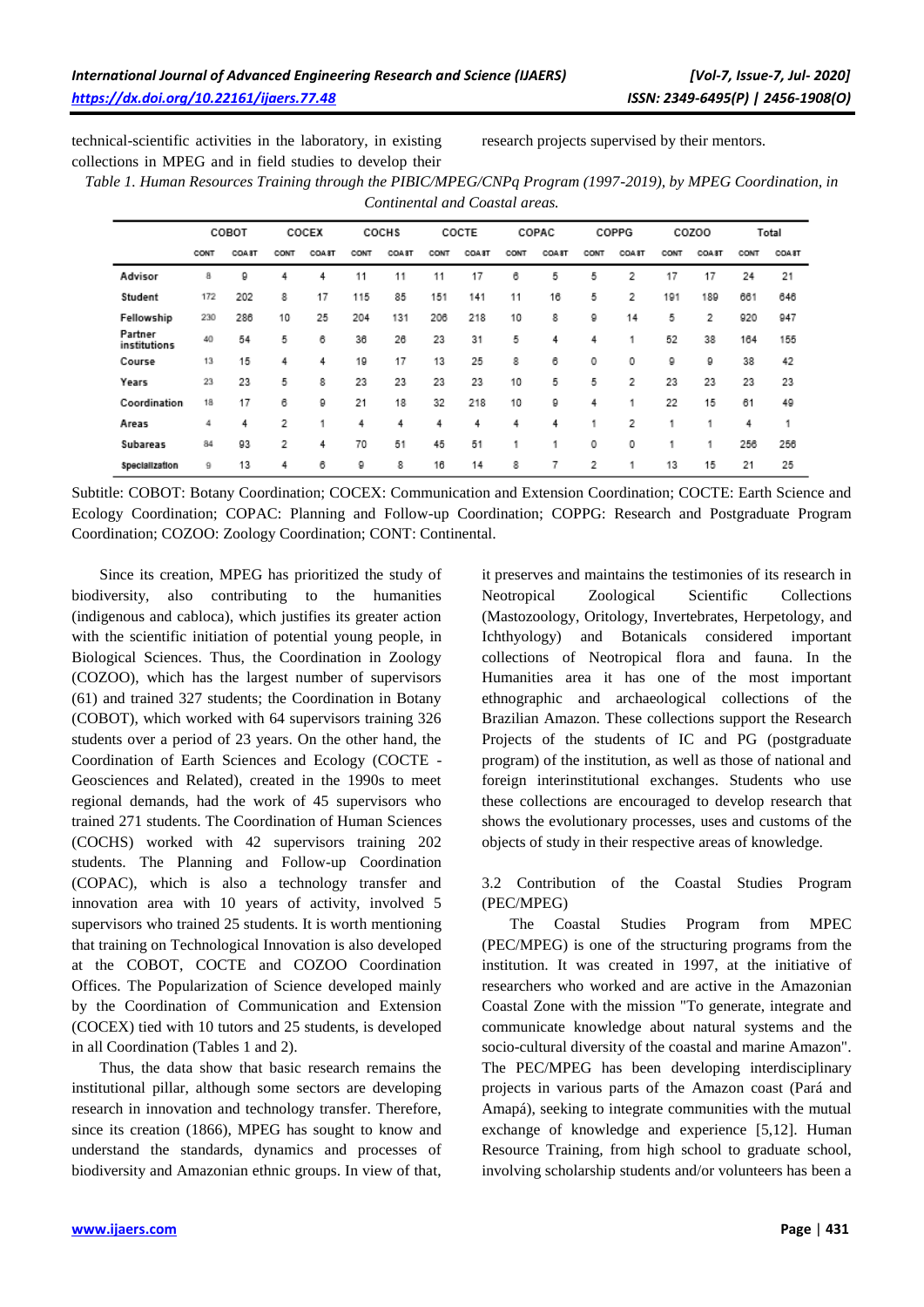constant concern of the members of PEC/MPEG, as can be seen in table 2.

| Table 2. Human Resource Training through the PIBIC/MPEG/CNPq Program (1997-2019), by MPEG X PEC/MPEG |
|------------------------------------------------------------------------------------------------------|
| <i>Coordination (1997-2019).</i>                                                                     |

|                         | COBOT |     | COCEX       |     | COCHS       |     | COCTE       |     | COPAC       |     | COPPG       |     | COZOO |     |
|-------------------------|-------|-----|-------------|-----|-------------|-----|-------------|-----|-------------|-----|-------------|-----|-------|-----|
|                         | NPEC  | PEC | <b>NPEC</b> | PEC | <b>NPEC</b> | PEC | <b>NPEC</b> | PEC | <b>NPEC</b> | PEC | <b>NPEC</b> | PEC | NPEC  | PEC |
| Advisor                 | 9     | 8   | 5           | 2   | 11          | 12  | 17          | 14  | 7           | 0   | 6           | 2   | 9     | 5   |
| Student                 | 204   | 137 | 24          | 2   | 141         | 66  | 137         | 145 | 5           | 2   | 14          | 0   | 256   | 76  |
| Fellowship              | 407   | 209 | 33          | 2   | 219         | 116 | 200         | 224 | 41          | 0   | 5           | 2   | 392   | 127 |
| Partner<br>institutions | 64    | 54  | 8           | 2   | 20          | 8   | 34          | 17  | 6           |     | 6           | 0   | 54    | 10  |
| Course                  | 17    | 10  | 5           | 2   | 20          | 16  | 20          | 20  | 11          | 0   | 5           | 2   | 11    | 6   |
| Years                   | 23    | 21  | g           | 2   | 23          | 22  | 23          | 23  | 4           | 2   | 5           | 2   | 23    | 23  |
| Coordination            | 21    | 19  | 12          | 3   | 10          | 19  | 32          | 28  | 14          | 0   | 3           | 1   | 14    | 11  |
| Areas                   | 4     | 2   | 2           | 1   | 4           | 4   | 4           | 4   | 3           | 0   | 3           | 1   | 4     | 3   |
| Subareas                | 9     | 8   | 5           | 2   | 11          | 12  | 17          | 14  | 7           | 0   | 6           | 2   | 9     | 5   |
| <b>Specialization</b>   | 6     | 9   | 6           | 2   | 9           | 5   | 15          | 9   | 10          | 0   | 2           | 1   | 11    | 6   |

Subtitle: COBOT: Botany Coordination; COCEX: Communication and Extension Coordination; COCTE: Earth Science and Ecology Coordination; COPAC: Planning and Monitoring Coordination; COPPG: Research and Postgraduate Coordination; COZOO: Zoology Coordination; CONT: Continental; PEC: Works in Coastal Studies; NPEC: Works in other areas.

Among 1154 Scientific Initiation (IC) students, 424 were trained in the PIBIC/MPEG/CNPq program, coming from 28 institutions (44 courses), guided by one of the 56 members of the PEC/MPEG over 23 years (1997 to 2019). The contribution to IC training by the members of the PEC/MPEG in the Coordination is shown in table 2. This fact confirms the importance of MPEG as a research institution focused on Amazonian natural history (sociobiodiversity) in the formation of potential researchers.

## 3.3 Partnerships

Collaboration in research projects and programs in inter-institutional and intra-institutional partnerships is important to fill institutional gaps, broadening horizons and enabling more successful knowledge generation. In this sense, a series of projects considered "Âncora" as IBID - (Projeto Manguezais Paraense: Recursos naturais, usos sociais e indicadores para a sustentabilidade, MADAM, (Programa Manguezais da Amazônia), PIATAM MAR, RENAS (Projeto Recursos Naturais e Antropologia Social), besides others that involved and involve national and international cooperation were and are of utmost importance for the performance of the PEC/MPEG [5]. The partnerships are shown in Table 3.

*Table 3. Partnerships established by the PIBIC/MPEG in the period (1997-2019).*

|                  | <b>COLABORATOR</b> |        |        |         |      |  |  |  |  |  |  |
|------------------|--------------------|--------|--------|---------|------|--|--|--|--|--|--|
| <b>SCALE</b>     | $1-5$              | $6-50$ | 51-150 | 151-300 | >300 |  |  |  |  |  |  |
| Advisor          | 16                 |        | 2      |         | 2    |  |  |  |  |  |  |
| Student          | 17                 |        | 3      |         |      |  |  |  |  |  |  |
| Fellowship       | 16                 | 6      | 2      |         |      |  |  |  |  |  |  |
| Course           | 22                 | 5      |        |         |      |  |  |  |  |  |  |
| Years            | 20                 | 8      |        |         |      |  |  |  |  |  |  |
| Coordination     | 24                 | 4      |        |         |      |  |  |  |  |  |  |
| Area             | 28                 | 0      |        |         |      |  |  |  |  |  |  |
| Subarea          | 20                 |        |        |         |      |  |  |  |  |  |  |
| <b>Specialty</b> | 18                 | 10     |        |         |      |  |  |  |  |  |  |

The higher education institutions that are partners in the PIBIC/MPEG/CNPq program are located mainly in the metropolitan region of Belém-Pará and total 28. The partnerships with these institutions generated 1154 participating students (from 1997 to 2019), and in 17 of them 1 to 5 students were trained, and in only one of them there were more than 300 students (Table 3). This demonstrates the insertion of MPEG in higher education courses in the state of Para as a fundamental action to enable the exploitation of these potentials in the academy and other development sectors of the country. Similar facts for the Amazon and other Brazilian regions are shown by other authors [1,3, 7,10,11,16].

## 3.4 Origin and Student Profile

The PIBIC/MPEG/CNPq scholarship holders go through an institutional selection process, for which they must meet the requirements of the public notice, such as: have good academic performance, without disapproval, demonstrate interest in research, tooth others. They are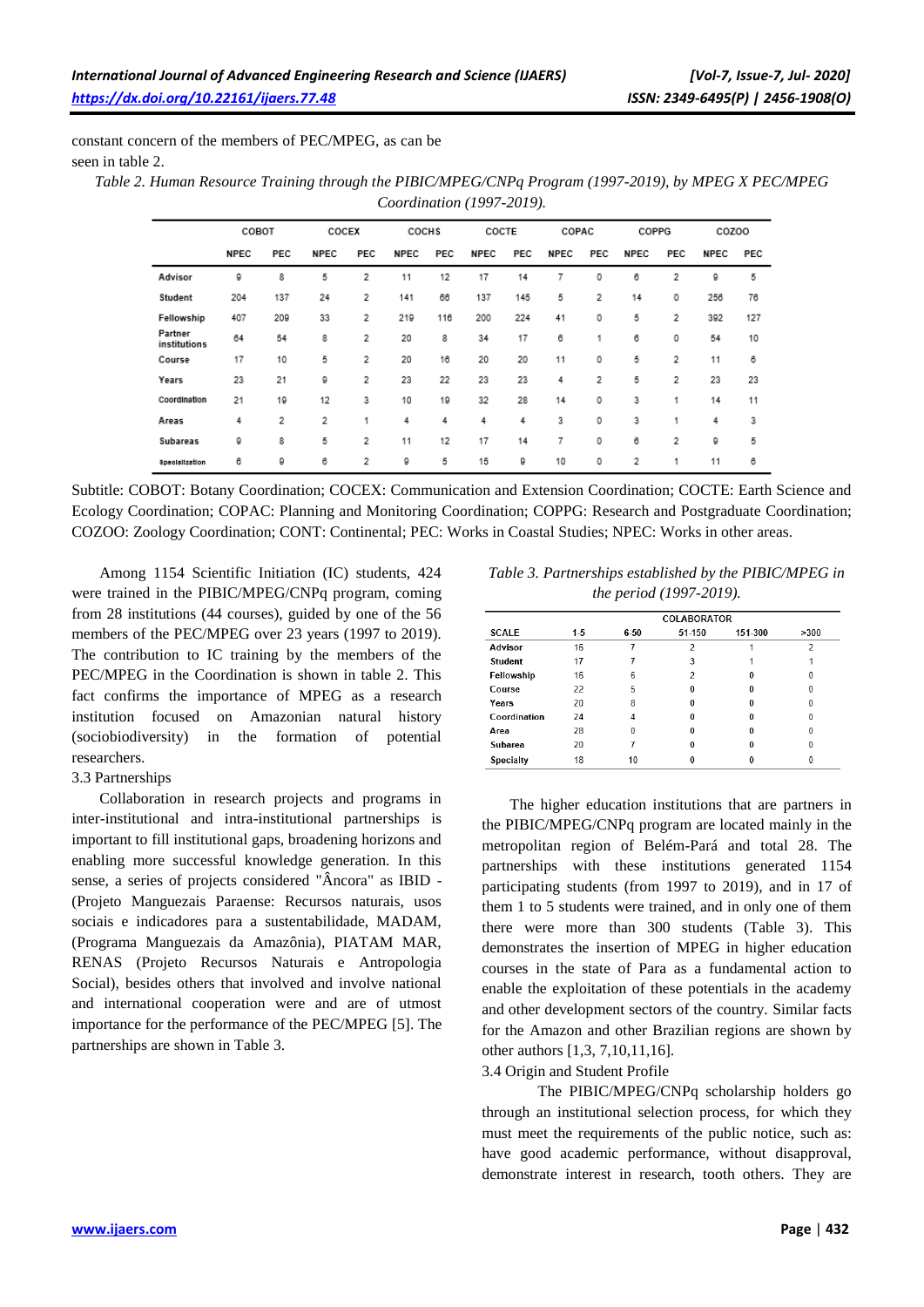indicated by a researcher with scientific production who will be their respective mentors.

The selection occurs once a year and the scholarship are valid for 12 months. In exceptional cases, when there are withdrawals or conclusions of new scholarship course calls are made to fill vacancies. These scholars are valid for less than 12 months. At the end of the scholarship period, students will present the research conducted during the PTBIC/MPEG/CNPq Seminar held annually in the form of an oral communication or panel, depending on the scholarship period. On this occasion, the quality of the Program is evaluated through the results presented, in addition to the interest, performance, and capacity demonstrated by the scholarship recipients.

3.5 Impact of Training for the Amazon Region (Participation/continuity of the scholarship holder in the Program)

The training offered to the PIBIC/MPEG/CNPq program fellows has shown that the contact and stimulus to the fellow with scientific research leading him/her to the academic universe is important:

a) Expand the capacity for interaction between students and researchers at various levels.

b) Improve the capacity of deduction and reasoning.

c) Enable them to enter postgraduate programs.

It is observed that most of the students coming from these programs enter the master's courses of MPEG and other institutions and also conclude the Master's course within the period (two years) established by CAPES (Coordination of Higher Education Improvement). It is worth mentioning that the PIBIC Program has been showing similar impacts in institutions from north to south of the country, demonstrating its important role in the process of training new scientists in the country [1,3,10,11].

## **IV. CONCLUSION**

PIBIC/CNPq Program since its creation in the 1950s has been an important pillar for the training of new scientists in the country, and the PIBIC/MPEG/CNPq data has substantially contributed to the training of new professionals in the eastern amazon region.

## **ACKNOWLEDGEMENTS**

We thank Lenise Teixeira and Raiana Pereira who collaborated in typing the data, researchers Amilcar Mendes and Ely Simone Gurgel for facilitating access to some volumes of data collected.

#### **REFERENCES**

- [1]BIANCHETTI, L., SILVA, E. l.; OLIVEIRA, A. 2012. A Iniciação À Pesquisa No Brasil: Políticas De Formação De Jovens Pesquisadores. IX ANPED SUL: Seminário de Pesquisa em Educação da Região Sul. p. 1-17. 2012.
- [2]BORGES, H. V.; A. C. MENDES; T.; A. Y. HARADA. 2016. BORGES, H. V.; A.C. MENDES; A.G.O. MIRANDA; A.Y. HARADA. Mapeamento da produção científica do Programa de Estudos Costeiros (PEC) do Museu Paraense Emílio Goeldi (MPEG), visando serviços de ecossistemas marinhos e costeiros. Boletim do Museu Paraense Emílio Goeldi – Ciências Naturais, v.11, n.2 p.183-190. maio-ago. 2016. publicado em 22 de junho de 2017.
- [3]BRIDI, J. A. 2015. A pesquisa nas universidades brasileiras: implicações e perspectivas. Seção I p. 13-35. In: MASSI, L.; QUEIROZS. L. (ORGS),.Iniciação científica: aspectos históricos, organizacionais e formativos da atividade no ensino superior brasileiro CNPq, 2020. . Disponivel em: http:// www,cnpq.br/web/guest/apresentação13. Acessado em 16 de abril de 2020.
- [4]FURTADO, L. G. 2011. Zona costeira amazonica: um espaco de reflexoes teoricas e praticas sociais. P. 405-419. In: MENDES, A. C.; PROST, M. T.; CASTRO, E. 2011. Ecossitemas amazonicos: dinamicas, impactos e valorizacao dos recursos naturais. Belem. Museu Paraense Emilio Goeldi. 436p. il.
- [5]FURTADO, L.G. 2019. A linha do tempo do Programa,de Estudos Costeiros no MPEG. In: Harada, A. Y., Ramos, M. I (orgs). Anais [livro eletronico) Workshop a ciencia na costa amazonica: 20 anos do Programa de estudos costeiros do Museu Paraense Emilio Goeldi. Belem, Museu Paraense Emilio Goeldi. 328p. il.
- [6]GORAYEB, I. S.; OVERAL, W. L. 1981. Entomologia do Museu Paraense Emílio Goeldi. Acta Amazonica, Manaus, AM, v. 11, n.1, p. 177-181, 1981.
- [7]HARADA, A. Y.; FURTADO, L. F. G.; MARCELIANAO, M; L; V; 2018. Science at the amazonian coast: Scientific production and training of human resources from the Coastal Studies Program – Museu Paraense Emílio Goeldi. International Journal of Advanced Engineering Research and Science (IJAERS) Vol-5, Issue-9, p. 336-349, Sept-2018 https://dx.doi.org/10.22161/ijaers.5.9.40.
- [8]HARADA, A. Y.; RAMOS, M. I. F.(Orgs). 2019. Anais [livro eletrônico] Workshop a Ciência na Costa Amazônica: 20 anos do Programa de Estudos Costeiros do Museu Paraense Emílio Goeldi, 20 a 24 de junho de 2017 /– Belém : MPEG , 2019., 236p. il.
- [9]ISBN: 978-65-5000-004-2 ; odo de acesso : https://www.museu-goeldi.br/
- [10] MASSI, L. 2008.. Contribuições da iniciação científica na apropriação da linguagem científica por alunos de graduação em química. 2008. São Carlos. Dissertação (Mestrado em Educação) - Universidade de São Paulo, São Carlos, 2008.
- [11] MASSI, L.; QUEIROZ, SL (orgs). 2015. Iniciação científica: aspectos históricos, organizacionais e